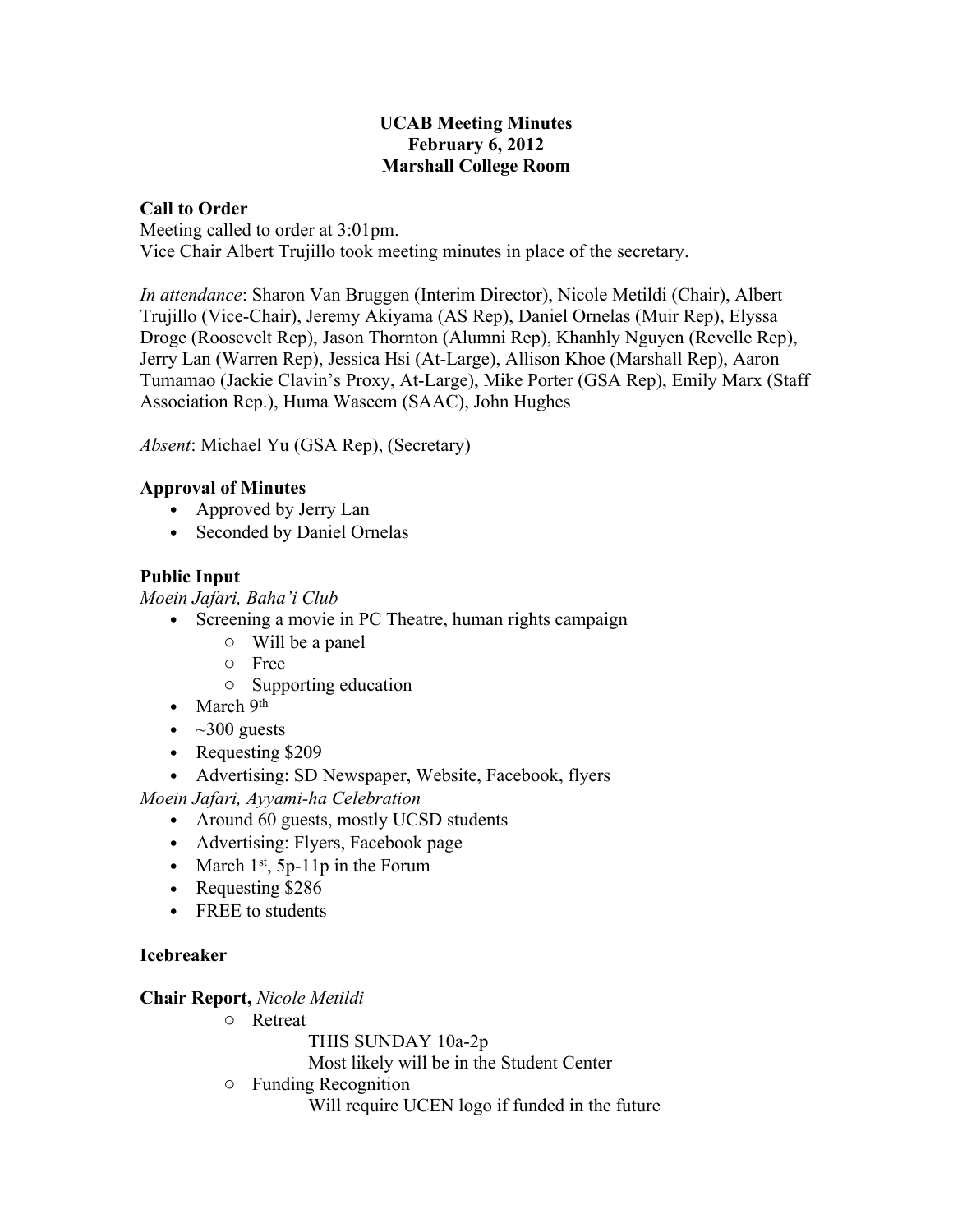Grace period for the rest of winter quarter

• Orgs will not be penalized if they don't have the funding recognition of their advertisements

Mandatory in Spring Quarter to have the funding recognition Will have to bring in sample of advertising materials in the future for tech fee subsidies

Something to think about:

- Including a note that we don't necessarily support the views of the organization / publication that we are funding
- o Reminder: Reschedule UCAB Meeting from Feb 20 to Feb 22 at 3pm

# **Vice-Chair Report,** *Albert Trujillo*

- Space Allocation
	- o Met last Thursday and finalized Space Allocation Application
	- o Presented questions at meeting
	- o Will discuss point system next meeting
	- o Will e-mail out questions for everyone to look at and provide feedback on
- Room Display Project
	- o Contacted the Muir Dean of Student Affairs

#### **Interim Director Report (Budget Presentation Continued),** *Sharon Van Bruggen & John Hughes*

- John Hughes presented scenario with \$13  $&$  \$10 increase
- With \$10 increase, several high priority repairs will be delayed until 2023/24 or after.
	- o NO fee drop in 2024/25
- With \$13, assumes fee will drop \$6.43 in 2024/25 due to retirement of debt service
	- o Allows for 7.5M of capital repairs in first 8 years
- With \$15 increase, ideal capital plan is \$15M over 8 years + maintenance. Delay causes cost to rise
- Come 2030, reserves and expenses may need to be readdressed, maybe not
- Where does the money go?—Estimate: 3mil a year in salaries, half of that in benefit cost, 3mil for supplies and expenses (including utilities), plus debt service, and other expenses
- ISES Facility Condition Analysis focuses on building and systems, such as fire life safety, plumbing, electrical
	- o There are other repairs and replacements not included in the scope ISES report, such as technology, furniture, equipment, and renovations like adding more outlets for student laptops
- College Councils Feedback:
	- o "GSA Referendum will be dead immediately unless GSA put some of their members on the review board for grievances for the referendum"
	- o SCERC had no comments
	- o MCC's meeting went too long and Daniel did not get to present
	- o Why was \$5 increase last year changed to \$13 this year?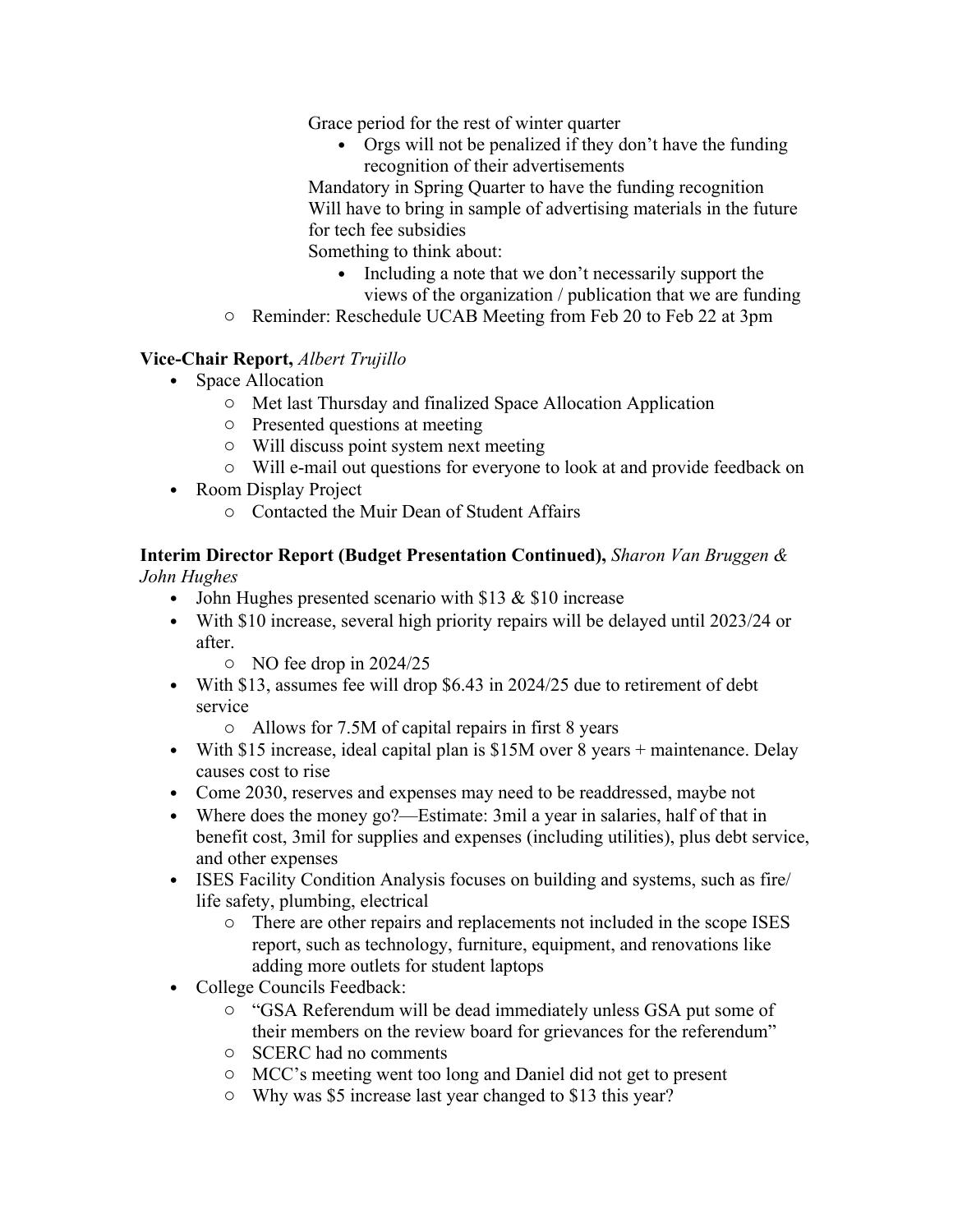Last year's number was based on amortizing the capital expenses over 40 years, however this projects are recommended in the next 8-10 years, which is how the projected expenses have been amortized

Personnel—people are costing the university more now, specifically in terms of increasing health care costs University assessments

- Going to GSA tonight
- Straw Poll
	- o \$13 increase favored by the UCAB
- Looked at the referendum language; same basic language as last year
- CPI—2% cap suggested
- Vote: Send the language to AS & GSA?
	- $\circ$  0 No
	- $\circ$  11 yes
	- o 1 abstention
- Maybe wait to present to send to AS until there are GSA members on the board for grievances

### **Referendum Timeline**

- o Feb. 6: Referendum discussion and vote of UCAB
- o Feb. 13: Discussion and vote of UCAB (if needed)
- o Feb 17: Referendum language to AS by noon for Feb. 22 meeting
- o Feb 22: Referendum request presentation to AS; vote to place on spring ballot
- o Feb. 27: UCAB Meeting
- o Feb. 29: AS vote if still needed; last chance to approve for spring ballot

### **Member Reports**

• No Member Reports

#### **New Business**

- Tech Fee Subsidies
- Baha'i Club #1 (Movie Screening)
	- **o** Requesting \$209
	- **o** Moved to fund in full by Allison Khoe
	- **o** Seconded by Elyssa Droge
- Baha'i Club  $#2$  (Celebration)
	- **o** Moved to table decision by Jessica Hsi
	- **o** Seconded by Jason Thornton

#### **Old Business**

- Funding Recognition
- Referendum

#### **Announcements**